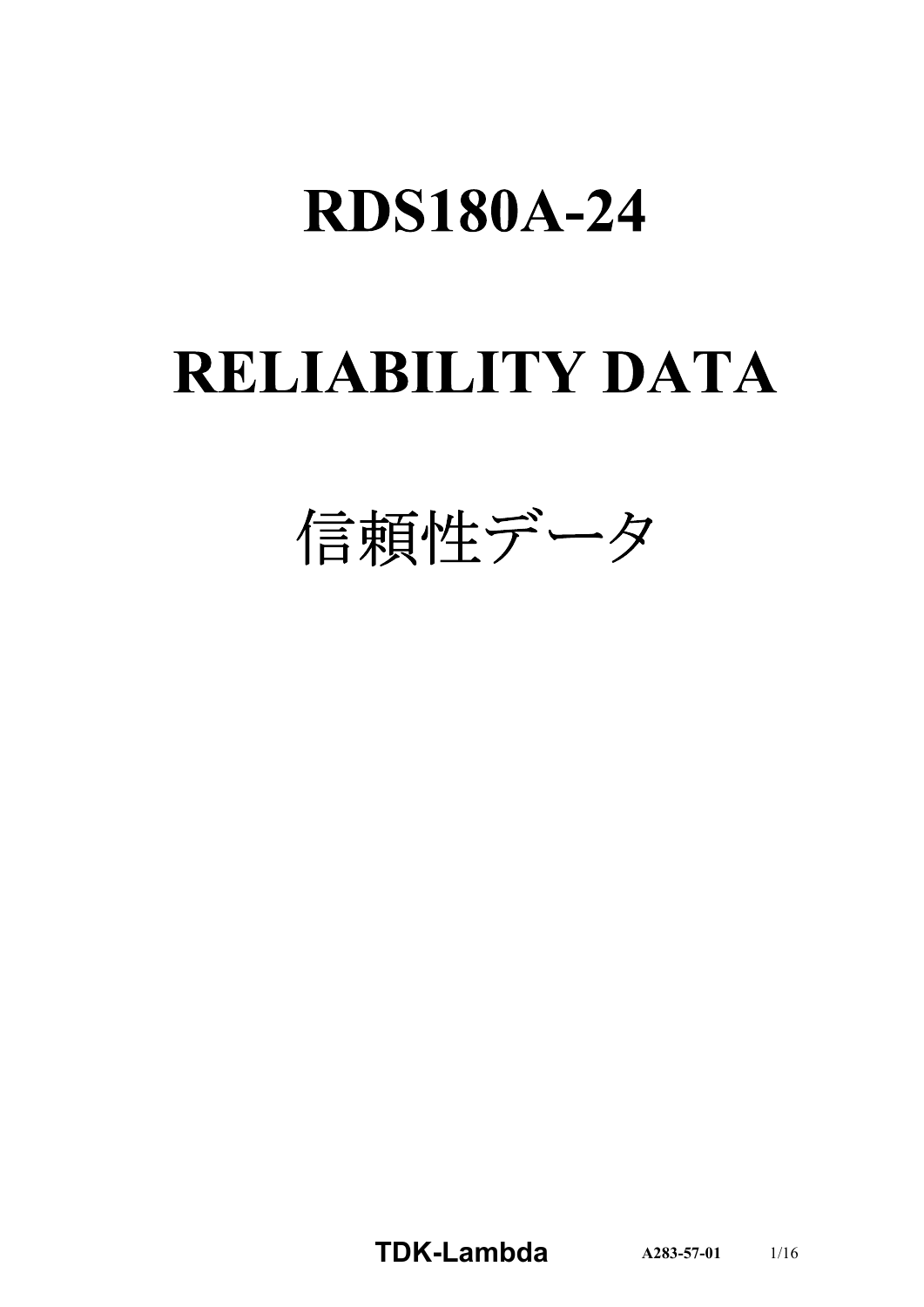# RDS180A-24

# INDEX

|    |                                                                     | PAGE           |
|----|---------------------------------------------------------------------|----------------|
| 1. |                                                                     | 3              |
| 2. | 部品ディレーティング Components Derating …………………………………                        | 4,5            |
| 3. | 主要部品温度上昇值 Main Components Temperature Rise AT List ················ | 6              |
| 4. | 電解コンデンサ推定寿命計算値 Electrolytic Capacitor Lifetime ···················  | $\overline{7}$ |
|    | 5. アブノーマル試験 Abnormal Test ………………………………………………                        | 8,9            |
| 6. | 振動試験 Vibration Test ……………………………………………………                            | 10, 11         |
|    | A. 掃引振動数耐久試験 Frequency variable endurance test                      |                |
|    | B. 鉄道信号保安部品振動試験 Parts for railway signal - Vibration test           |                |
|    | $(JIS E 3014-2-B)$                                                  |                |
|    | C. 鉄道車両用品振動試験 Rolling stock equipment - Vibration test              |                |
|    | (IEC 61373 Category 1 Grade B)                                      |                |
| 7. | 衝擊試験 Shock Test …………………………………………………………                              | 12,13          |
|    | A. 衝擊試験 Shock test                                                  |                |
|    | B. 鉄道信号保安部品振動試験 Parts for railway signal - Shock test               |                |
|    | $(JIS E 3015-2)$                                                    |                |
|    | C. 鉄道車両用品振動試験 Rolling stock equipment - Shock test                  |                |
|    | (IEC 61373 Category 1 Grade B)                                      |                |
| 8. |                                                                     | 14,15          |
| 9. |                                                                     | 16             |

\* 試験結果は、代表データでありますが、全ての製品はほぼ同等な特性を示します。 従いまして、以下の結果は参考値とお考え願います。 Test results are typical data. Nevertheless the following results are considered to be reference data because all units have nearly the same characteristics.

# TDK-Lambda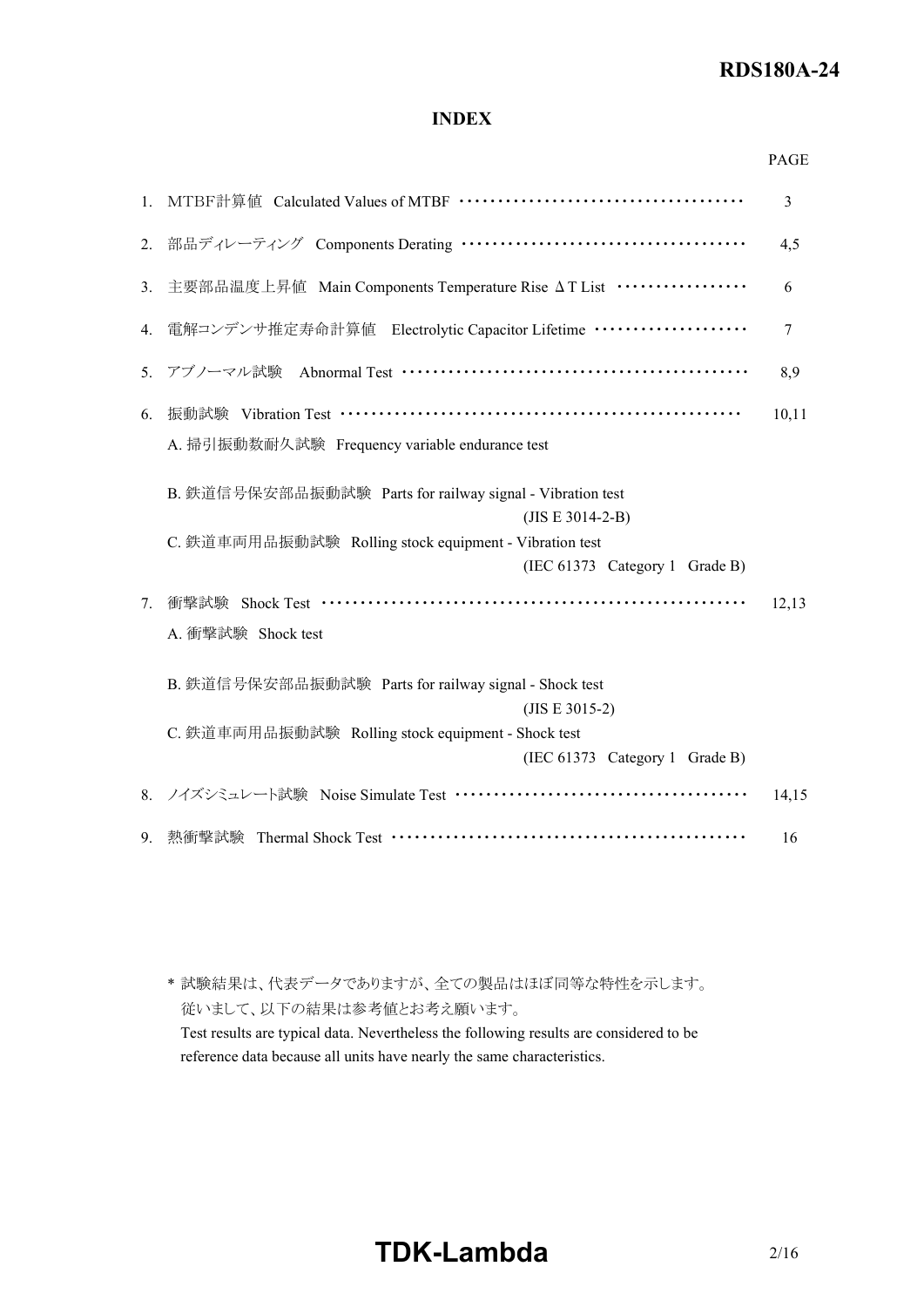# 1. MTBF計算値 Calculated Values of MTBF

## MODEL : RDS180A-24-5

(1) 算出方法 Calculating Method

JEITA (RCR-9102B) の部品点数法で算出されています。

それぞれの部品ごとに、部品故障率λGが与えられ、各々の点数によって決定されます。 Calculated based on part count reliability prediction of JEITA (RCR-9102B).

Individual failure rates  $\lambda_G$  is given to each part and MTBF is calculated by the count of each part.

<算出式>

時間 (Hours) 6 1 6 <sup>10</sup> <sup>1</sup> <sup>10</sup> <sup>1</sup> n i G Q i i equip n MTBF λ

 $\lambda_{\textit{equip}}$  : 全機器故障率 (故障数 / 10<sup>6</sup>時間) Total equipment failure rate (Failure  $/ 10^6$ Hours)

- $\lambda_G$  : i番目の同属部品に対する故障率 (故障数 / 10<sup>6</sup>時間) Generic failure rate for the ith generic part (Failure  $/ 10^6$ Hours)
- $n_i$  : i 番目の同属部品の個数 Quantity of ith generic part
- n : 異なった同属部品のカテゴリーの数 Number of different generic part categories
- $\pi_{\Omega}$  : i番目の同属部品に対する品質ファクタ ( $\pi_{\Omega}$ =1) Generic quality factor for the ith generic part  $(\pi_0=1)$

## (2) MTBF值 MTBF Values

G<sup>F</sup> : 地上、固定 (Ground, Fixed)

## RCR-9102B

```
MTBF ≒ 133,515 時間 (Hours)
```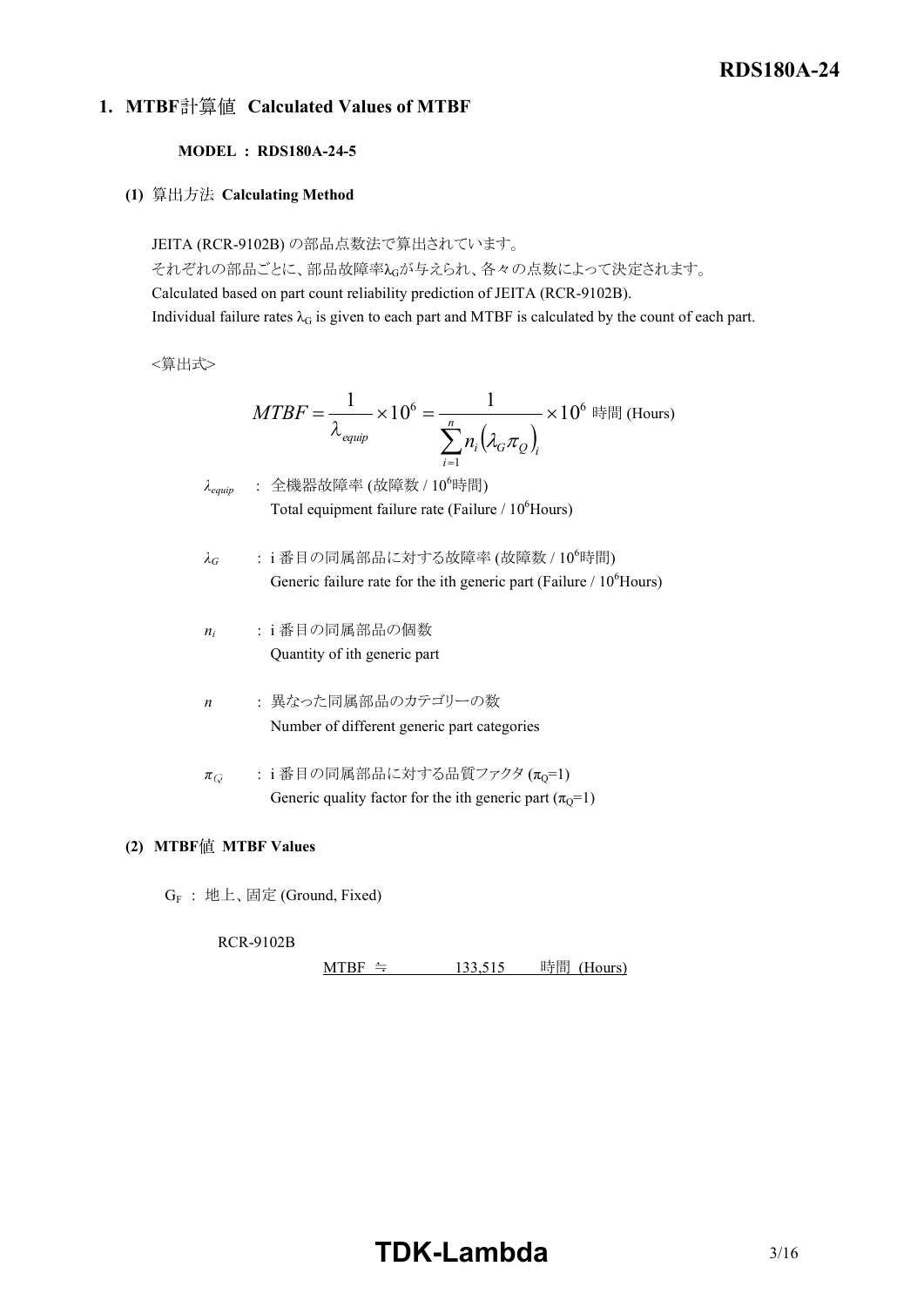# 2. 部品ディレーティング Components Derating

#### MODEL : RDS180A-24-5

#### (1) 算出方法 Calculating Method

(a) 測定方法 Measuring method

|                                               |                              |                     | <b>RDS180A-24</b> |
|-----------------------------------------------|------------------------------|---------------------|-------------------|
|                                               | ディレーティング Components Derating |                     |                   |
| ODEL : RDS180A-24-5<br>出方法 Calculating Method |                              |                     |                   |
|                                               |                              |                     |                   |
| 測定方法 Measuring method<br>·取付方法                | :標準取付:A                      | ·周囲温度               | :50 $\degree$ C   |
| Mounting method                               | Standard mounting: A         | Ambient temperature |                   |
| ·入力電圧                                         | :24VDC                       | ・出力電圧、電流            | $:5V, 36A(100\%)$ |

(b) 半導体 Semiconductors

ケース温度、消費電力、熱抵抗より使用状態の接合点温度を求め最大定格接合点温度との比較を求めました。 Compared with maximum junction temperature and actual one which is calculated based on case temperature, power dissipation and thermal impedance.

(c) IC、抵抗、コンデンサ等 IC, Resistors, Capacitors, etc.

周囲温度、使用状態、消費電力など、個々の値は設計基準内に入っています。 Ambient temperature, operating condition, power dissipation and so on are within derating criteria.

(d) 熱抵抗算出方法 Calculating method of thermal impedance

|                 | $\theta j - a = \frac{Tj(max) - Ta}{Pj(max)}$<br>$\theta$ j – c = $\frac{Tj(max) - Tc}{Pj(max)}$        |
|-----------------|---------------------------------------------------------------------------------------------------------|
| Tc              | : ディレーティングの始まるケース温度 一般に25℃<br>Case Temperature at Start Point of Derating; 25 <sup>°</sup> C in General |
| Ta              | : ディレーティングの始まる周囲温度 一般に25℃<br>Ambient Temperature at Start Point of Derating; 25°C in General            |
| Pj(max)         | : 最大接合点(チャネル)損失                                                                                         |
| (Pch(max))      | Maximum Junction (channel) Dissipation                                                                  |
| Tj(max)         | : 最大接合点 (チャネル)温度                                                                                        |
| (Tch(max))      | Maximum Junction (channel) Temperature                                                                  |
| $\theta$ j-c    | : 接合点(チャネル)からケースまでの熱抵抗                                                                                  |
| $(\theta$ ch-c) | Thermal Impedance between Junction (channel) and Case                                                   |
| $\theta$ j-a    | : 接合点(チャネル)から周囲までの熱抵抗                                                                                   |
| $(\theta$ ch-a) | Thermal Impedance between Junction (channel) and Ambient                                                |

# TDK-Lambda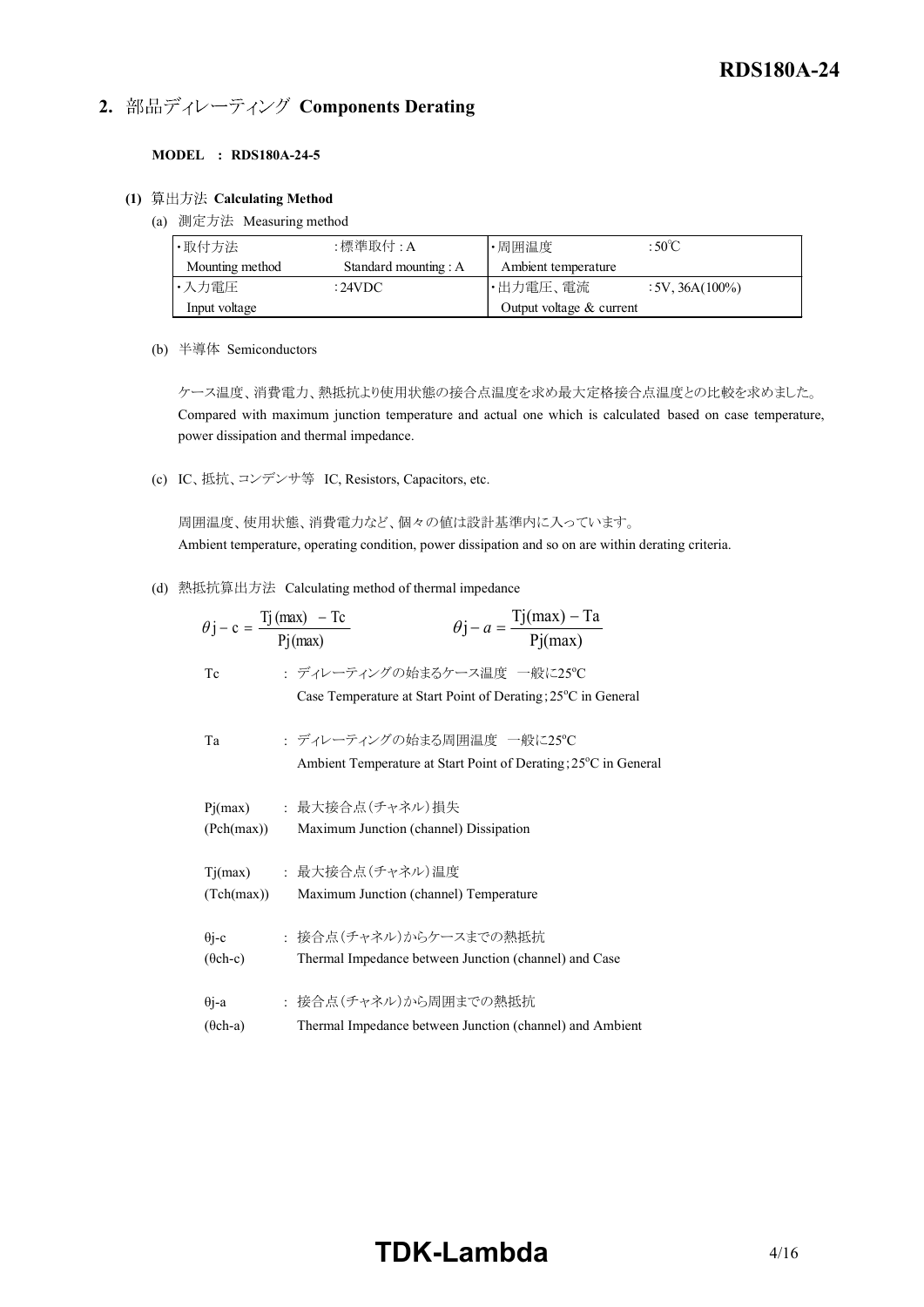|                                      |                                                                                            |                                                         | <b>RDS180A-24</b>  |
|--------------------------------------|--------------------------------------------------------------------------------------------|---------------------------------------------------------|--------------------|
|                                      |                                                                                            |                                                         |                    |
|                                      |                                                                                            |                                                         |                    |
|                                      | 部品ディレーティング表 Components Derating List                                                       |                                                         |                    |
| 部品番号<br>Location No.                 | $V_{in} = 24 VDC$                                                                          | Load = $36A(100\%)$                                     | $Ta = 50^{\circ}C$ |
| Q1                                   | Tch (max) = $175$ °C                                                                       | $\theta$ ch-c = 0.4 °C/W                                |                    |
| FDA032N08<br>ON SEMI                 | $Pch = 0.3 W$<br>Tch = Tc + (( $\theta$ ch-c) × Pch) = 81.1 °C<br>D.F. = $46.3\%$          | $\Delta Tc = 31$ °C                                     | $Tc = 81 °C$       |
| Q2,Q3                                | Tch (max) = $175 °C$                                                                       | $\theta$ ch-c = 1.2 °C/W                                |                    |
| TK7R2E10PL,S1X(S<br><b>TOSHIBA</b>   | $Pch = 5.4 W$<br>Tch = Tc + (( $\theta$ ch-c) × Pch) = 118.6 °C<br>D.F. = $67.8\%$         | $\Delta Tc = 62 °C$                                     | $Tc = 112 °C$      |
| $\overline{Q4}$                      | Tch (max) = $175$ °C                                                                       | $\theta$ ch-c = 1.2 °C/W                                |                    |
| TK7R2E10PL,S1X(S<br><b>TOSHIBA</b>   | $Pch = 1.2 W$<br>Tch = Tc + (( $\theta$ ch-c) × Pch) = 107.4 °C<br>D.F. = $61.4\%$         | $\Delta Tc = 56 °C$                                     | $Tc = 106 °C$      |
| Q51                                  | Tch (max) = $150 °C$                                                                       | $\theta$ ch-c = 3.6 °C/W                                |                    |
| TK58A06N1, S4X<br><b>TOSHIBA</b>     | $Pch = 1.8 W$<br>Tch = Tc + (( $\theta$ ch-c) × Pch) = 117.3 °C                            | $\Delta Tc = 61$ °C                                     | $Tc = 111 °C$      |
| A101                                 | D.F. = $78.2\%$<br>$Tj$ (max) = 150 °C                                                     | $\theta$ j-c = 27.8 °C/W                                |                    |
| LM5025MTCX/NOPB<br>TI                | $Pd = 53.0$ mW<br>$Tj = Tc + ((\theta j - c) \times Pd) = 90.5$ °C                         | $\Delta Tc = 39 \degree C$                              | $Tc = 89 °C$       |
|                                      | D.F. = $60.3\%$                                                                            |                                                         |                    |
| A102<br>UCC27201ADRCR<br>TI          | Tj (max) = $150 °C$<br>$Pd = 30.0$ mW<br>$Tj = Tc + ((\theta j - c) \times Pd) = 117.5$ °C | $\theta$ j-c = 49.9 °C/W<br>$\Delta Tc = 66$ °C         | $Tc = 116 °C$      |
|                                      | $D.F. = 78.3 %$                                                                            |                                                         |                    |
| A105<br>BA178M12FP-E2<br><b>ROHM</b> | Tj (max) = $150 °C$<br>$Pd = 1.0 W$<br>$Tj = Tc + ((\theta j - c) \times Pd) = 115.0 °C$   | $\theta$ j-c = 12.5 °C/W<br>$\Delta Tc = 53 \text{ °C}$ | $Tc = 103 °C$      |
|                                      | $D.F. = 76.7 %$                                                                            |                                                         |                    |
| D51, D52                             | Tj (max) = $150 °C$                                                                        | $\theta$ j-c = 0.5 °C/W                                 |                    |
| S60SC6MT-5000                        | $Pd = 6.7 W$                                                                               | $\Delta Tc = 68 °C$                                     | $Tc = 118 °C$      |
| <b>SHINDENGEN</b>                    | $Tj = Tc + ((\theta j - c) \times Pd) = 121.3 °C$<br>D.F. = $80.9\%$                       |                                                         |                    |
| $\overline{D53}$<br>S60SC6MT-5000    | Tj (max) = $150 °C$<br>$Pd = 2.5 W$                                                        | $\theta$ j-c = 0.5 °C/W<br>$\Delta Tc = 54 °C$          | $Tc = 104 °C$      |
| <b>SHINDENGEN</b>                    | $Tj = Tc + ((\theta j - c) \times Pd) = 105.3$ °C<br>$D.F. = 70.2 \%$                      |                                                         |                    |
| PC102                                | $Tj(max) = 110 °C$                                                                         | $\theta$ j-c = 250 °C/W                                 |                    |
| TLP291(GR-TP,SE<br><b>TOSHIBA</b>    | $Pd = 5.6$ mW<br>$Tj = Tc + ((\theta j - c) \times Pd) = 86.4 °C$<br>$D.F. = 78.6 %$       | $\Delta Tc = 35$ °C                                     | $Tc = 85 °C$       |

# (2) 部品ディレーティング表 Components Derating List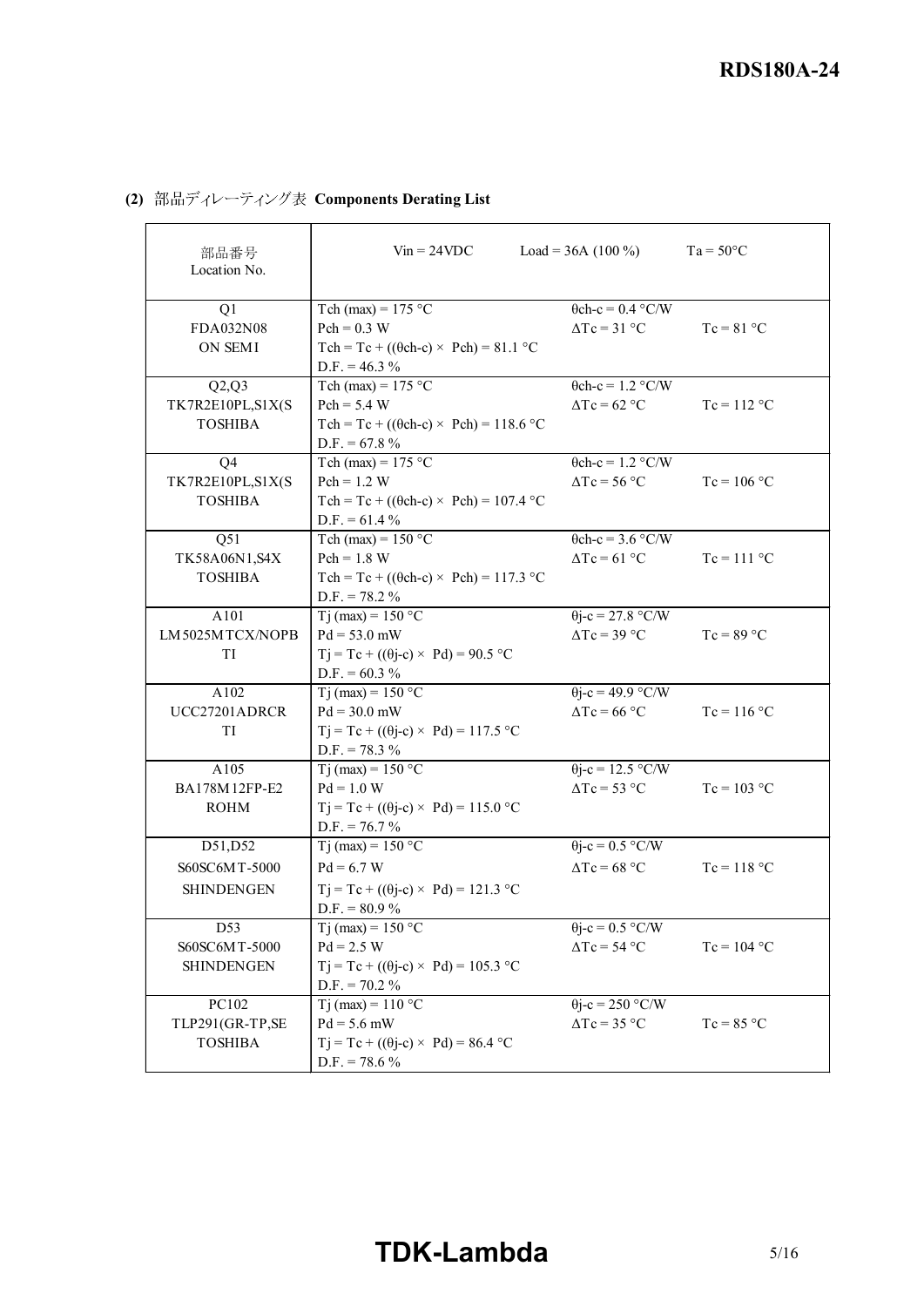#### Instruction manual contract to the contract of the contract of the contract of the contract of the contract of the contract of the contract of the contract of the contract of the contract of the contract of the contract of 3. 主要部品温度上昇值 Main Components Temperature Rise  $\Delta T$  List

# MODEL : RDS180A-24-5

|                                                    |                                  | <b>RDS180A-24</b> |
|----------------------------------------------------|----------------------------------|-------------------|
|                                                    |                                  |                   |
| 主要部品温度上昇値 Main Components Temperature Rise △T List |                                  |                   |
|                                                    |                                  |                   |
| <b>MODEL: RDS180A-24-5</b>                         |                                  |                   |
|                                                    |                                  |                   |
|                                                    |                                  |                   |
| 1) 測定条件 Measuring Conditions                       |                                  |                   |
|                                                    | Mounting A                       | Mounting B        |
| 取付方法<br>Mounting Method                            |                                  |                   |
|                                                    | 000000000<br>Õ<br>$\rm ^{\circ}$ |                   |
|                                                    |                                  | $\circ$           |
| (標準取付:A)                                           |                                  |                   |
| (Standard Mounting: A)                             |                                  | 000000000         |
|                                                    | $\overline{1}$ 10mm              | ы                 |
|                                                    |                                  |                   |
| 入力電圧 Vin                                           |                                  |                   |
| Input Voltage                                      |                                  | 24VDC             |
| 出力電圧 Vout                                          |                                  |                   |
| <b>Output Voltage</b>                              | 5VDC                             |                   |
| 出力電流 Iout                                          |                                  |                   |
| <b>Output Current</b>                              | 36A (100%)                       |                   |
|                                                    |                                  |                   |
| 2) 測定結果 Measuring Results                          |                                  |                   |
|                                                    | $\Delta T$ Temperature Rise (°C) |                   |
| 入力雷斥 Vin                                           |                                  | 24VDC             |

# (2) 測定結果 Measuring Results

|                 |                      |                  | $\Delta T$ Temperature Rise (°C) |
|-----------------|----------------------|------------------|----------------------------------|
|                 | 入力電圧 Vin             |                  | 24VDC                            |
|                 | Input Voltage        | $Ta=50^{\circ}C$ | $Ta=40^{\circ}C$                 |
| 部品番号            | 部品名                  | 取付方向             | 取付方向                             |
| Location No.    | Part name            | Mounting A       | Mounting B                       |
| Q1              | <b>MOSFET</b>        | 31               | 30                               |
| Q2              | <b>MOSFET</b>        | 58               | 58                               |
| Q <sub>3</sub>  | <b>MOSFET</b>        | 62               | 63                               |
| Q <sub>4</sub>  | <b>MOSFET</b>        | 56               | 56                               |
| Q51             | <b>MOSFET</b>        | 61               | 64                               |
| A101            | CHIP IC              | 39               | 38                               |
| A102            | CHIP IC              | 66               | 66                               |
| A105            | CHIP IC              | 53               | 54                               |
| D51             | S.B.D.               | 68               | 64                               |
| D <sub>52</sub> | S.B.D.               | 67               | 63                               |
| D53             | S.B.D.               | 54               | 59                               |
| T1              | <b>TRANS</b>         | 56               | 59                               |
| T <sub>2</sub>  | <b>TRANS</b>         | 22               | 21                               |
| T101            | <b>CURRENT TRANS</b> | 48               | 47                               |
| L1              | <b>BALUN</b>         | 33               | 33                               |
| L2              | <b>BALUN</b>         | 35               | 35                               |
| L51             | <b>CHOKE COIL</b>    | 50               | 49                               |
| L201            | <b>INDUCTOR</b>      | 50               | 47                               |
| $\overline{C7}$ | E. CAP.              | 28               | 26                               |
| C8              | E. CAP.              | 31               | 31                               |
| C9              | E. CAP.              | 33               | 33                               |
| C51             | E. CAP.              | 27               | 27                               |
| C52             | E. CAP.              | 29               | 29                               |
| PC102           | PHOTO COUPLER        | 35               | 35                               |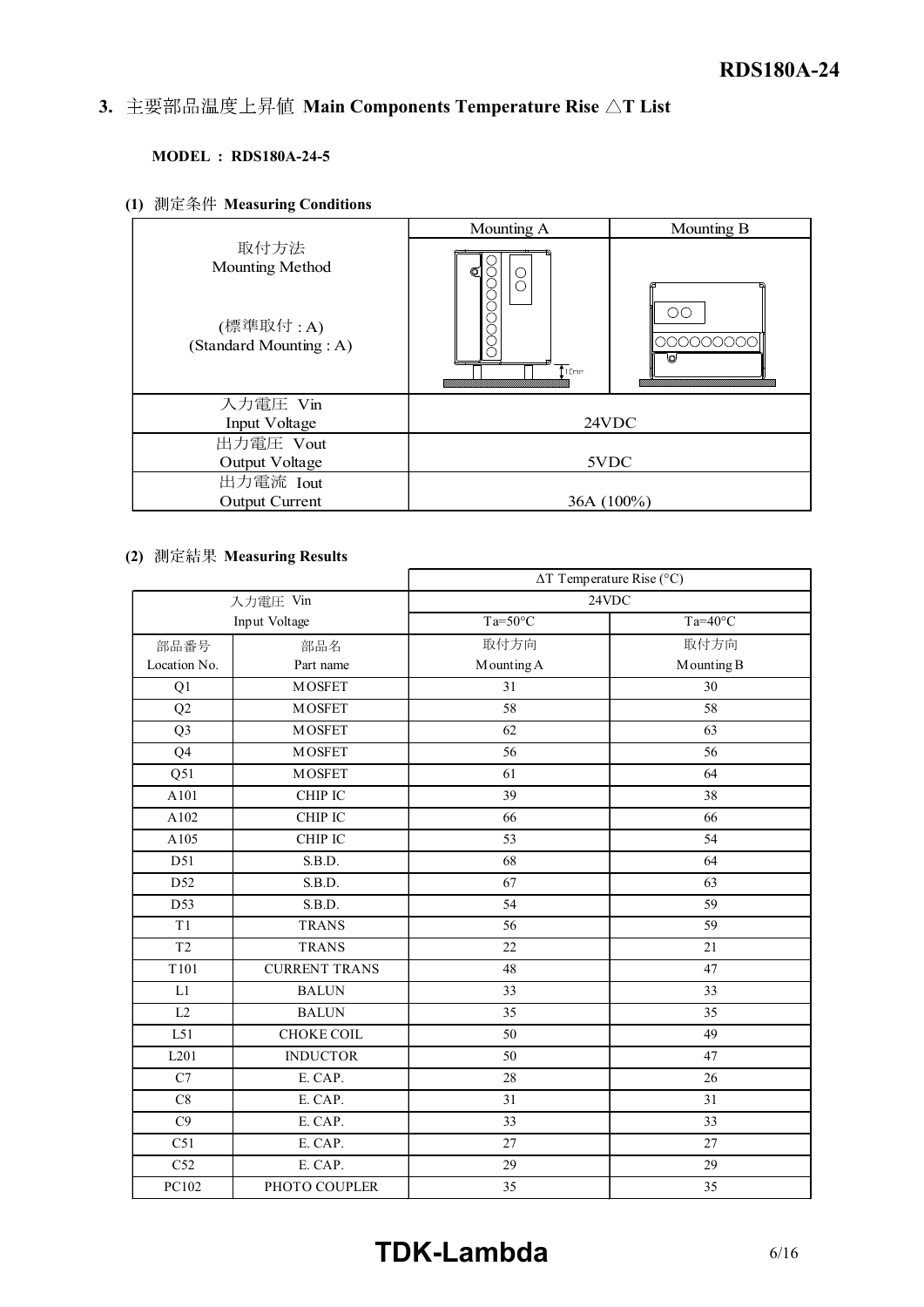# 4. 電解コンデンサ推定寿命計算値 Electrolytic Capacitor Lifetime

# MODEL : RDS180A-24-5

空冷条件: 自然空冷 Cooling condition: Convection cooling

取付方向 B



|         |                |                  | $V \cup V = 24 V \cup V$ |
|---------|----------------|------------------|--------------------------|
| Tal     |                | Lifetime (years) |                          |
| Load    | $40^{\circ}$ C | $50^{\circ}$ C   | $60^{\circ}$ C           |
| 20%     | 10.0           | 10.0             | 10.0                     |
| 40%     | 10.0           | 10.0             | 10.0                     |
| 60%     | 10.0           | 10.0             | 10.0                     |
| 80%     | 10.0           | 10.0             |                          |
| $100\%$ | 10 0           | 63               |                          |





| ın |  | 4VDC |
|----|--|------|
|    |  |      |

| Ta   |                | Lifetime (years) |                | 10       |
|------|----------------|------------------|----------------|----------|
| Load | $30^{\circ}$ C | $40^{\circ}$ C   | $50^{\circ}$ C |          |
| 20%  | 10.0           | 10.0             | 10.0           | 8        |
| 40%  | 10.0           | 10.0             | 10.0           | e(years) |
| 60%  | 10.0           | 10.0             | 10.0           | 6        |
| 80%  | 10.0           | 10.0             |                | ifetir   |
| 100% | 10.0           | 10.0             |                |          |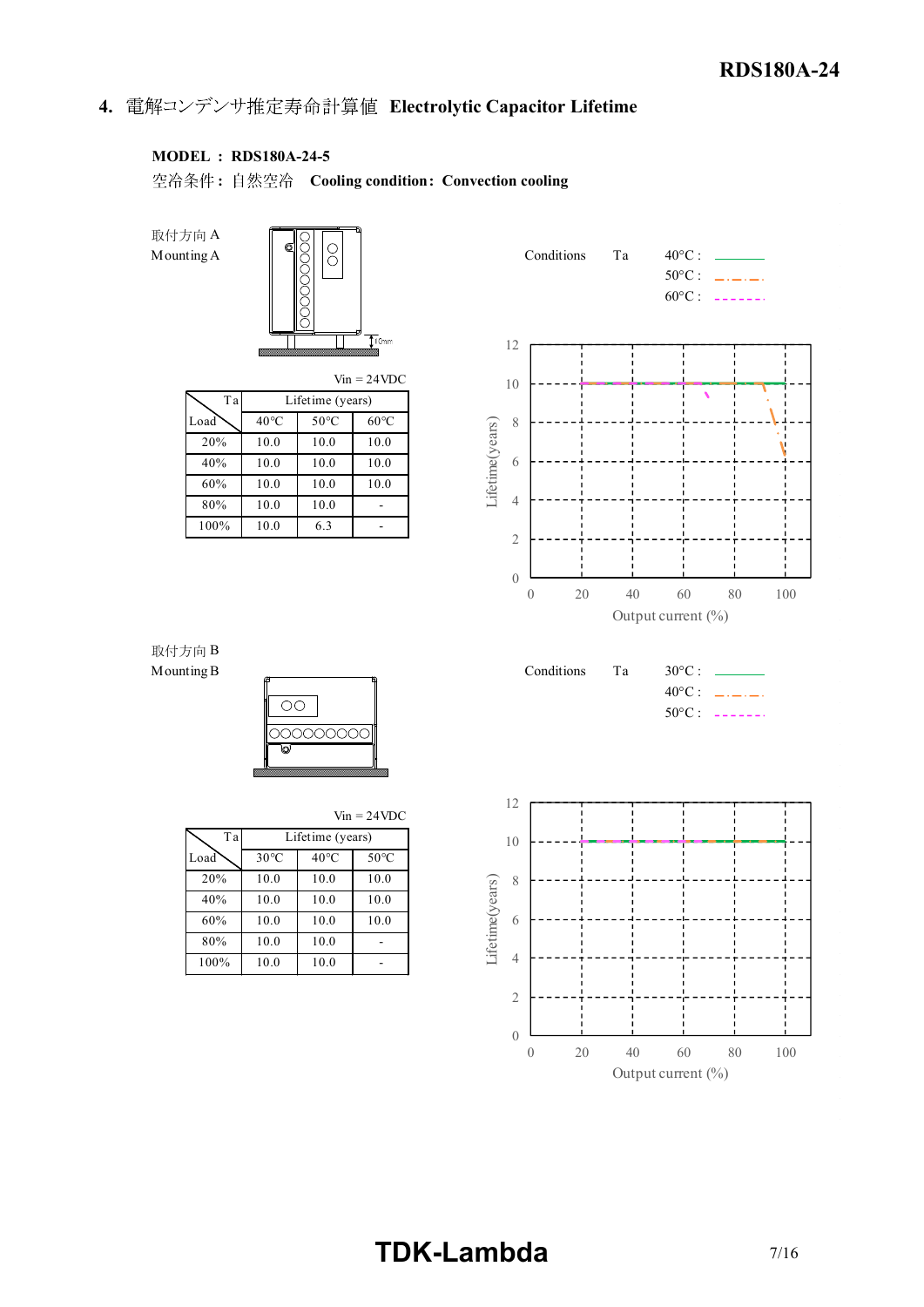5. アブノーマル試験 Abnormal Test

#### MODEL : RDS180A-24-5

(1) 試験条件 Test Conditions Input : 32VDC Output : 5V, 36A (100%) Ta : 25°C

#### (2) 試験結果 Test Results

Test mode a b c d e f g h i j k l  $\begin{array}{|c|c|c|}\hline \text{N0.} & \text{mBNo.} & \text{mB.} \hline \end{array}$ ショ ョ ー ト ン オ 発 プ 発 煙 発 煙 | 裂 | 臭 | 熱 | 損 | 〟| , 破 異 赤 破 」 破 | ヒュ  $0|0$  $V \mid C$  $\chi$  | P | P 断  $\mathbf{O} \left[ \left. \mathbf{O} \right| \left. \frac{1}{2} \mathbf{E} \right| \right]$   $\mathcal{Z} \left[ \left. \frac{1}{2} \right]$ V | C | 力 | '¦ー | の | 「記事 | | 」 P O C | 力 | '¦- | の | 「記事 | | 記事 | 1 P | 断 |  $\left\langle \begin{array}{c} \circ \\ \circ \end{array} \right\rangle$  他 |  $\left\langle \begin{array}{c} \circ \\ \circ \end{array} \right\rangle$ 出 · 力<br>断 断 他 変 化 な し そ  $\varnothing$ 記事  $\begin{array}{c|c|c|c|c} \text{Location} & \text{Test} & \frac{1}{6} & \frac{1}{6} & \frac{1}{6} & \frac{1}{6} & \frac{1}{6} \\ \text{No.} & \text{point} & \frac{1}{6} & \frac{1}{6} & \frac{1}{6} & \frac{1}{6} & \frac{1}{6} & \frac{1}{6} \\ \end{array}$ No. point Test  $\begin{array}{c|c|c|c|c|c} \text{Test} & \text{B} & \text{B} & \text{B} & \text{B} & \text{B} & \text{B} & \text{B} & \text{B} & \text{B} & \text{B} & \text{B} & \text{B} & \text{B} & \text{B} & \text{B} & \text{B} & \text{B} & \text{B} & \text{B} & \text{B} & \text{B} & \text{B} & \text{B} & \text{B} & \text{B} & \text{B} & \text{B} & \text{B} & \text{B} & \text{B} & \text{B} & \text{B} & \text{B}$ 1 Continent Description Test<br>
(Da: Darma<br>
1 Continent SV, 36A (100%) Ta: 2S°C<br>
(See Section Test Results<br>
1 Continued a b c d c f g b i j k 1<br>
1 D-S O<br>
1 D-S O<br>
2 D-G O<br>
2 D-G O<br>
2 D-G O<br>
2 D-S O<br>
2 D-S O<br>
2 D-S O<br>
2 D-S 2 D-G ○ ○ ○ Da:TFR1 3 General Test Conduction<br>
Test Pestikus<br>
Test Results<br>
Test Pestikus<br>
Test Pestikus<br>
Test Pestikus<br>
Test Pestikus<br>
Test Pestikus<br>
Test Pestikus<br>
Test Pestikus<br>
Test Pestikus<br>
Test Pestikus<br>
Test Pestikus<br>
Test Pestikus<br> put: 32VDC Output: 5V, 36A (100%) 1a: 2S°C<br>
USE: Text position<br>
Text position<br>
Text position<br>
Text position<br>  $\frac{1}{4}$ <br>  $\frac{1}{4}$ <br>  $\frac{1}{2}$ <br>  $\frac{1}{4}$ <br>  $\frac{1}{2}$ <br>  $\frac{1}{2}$ <br>  $\frac{1}{2}$ <br>  $\frac{1}{2}$ <br>  $\frac{1}{2}$ <br>  $\frac{1}{2}$ <br>  $\$ 5 Q2 D-S ○ ○ ○ ○ Da : Q1  $\begin{array}{|c|c|c|c|c|c|c|c|c|} \hline \textbf{Test} & \textbf{Test result} & \textbf{(Da: Danneded)}\\[1mm] \hline \textbf{Test position} & \textbf{most} & \textbf{most} & \textbf{Test result}\\[1mm] \hline \textbf{Test position} & \textbf{most} & \textbf{not} & \textbf{not} & \textbf{not} & \textbf{not} \\[1mm] \hline \textbf{IC} & \textbf{St} & \textbf{St} & \textbf{St} & \textbf{St} & \textbf{St} & \textbf{St} & \textbf{St} & \textbf{St} \\[1mm] \hline \textbf$ Text position Test<br>
(Da: Damaged<br>
i.e.  $\frac{2}{3}$ <br>
i.e.  $\frac{2}{3}$ <br>
i.e.  $\frac{1}{3}$ <br>  $\frac{1}{3}$ <br>  $\frac{1}{3}$ <br>  $\frac{1}{3}$ <br>  $\frac{1}{3}$ <br>  $\frac{1}{3}$ <br>  $\frac{1}{3}$ <br>  $\frac{1}{3}$ <br>  $\frac{1}{3}$ <br>  $\frac{1}{3}$ <br>  $\frac{1}{3}$ <br>  $\frac{1}{3}$ <br>  $\frac{1}{3}$ <br>  $\frac{1$ Input power increase 8 D/S/G ○ ○ 入力電力増加 Input power increase 9 Q4 D-S ○ ○ 10 D-G ○ ○ Vo.  $\frac{1}{2}$  and  $\frac{1}{2}$  and  $\frac{1}{2}$  and  $\frac{1}{2}$  and  $\frac{1}{2}$  and  $\frac{1}{2}$  and  $\frac{1}{2}$  and  $\frac{1}{2}$  and  $\frac{1}{2}$  and  $\frac{1}{2}$  and  $\frac{1}{2}$  and  $\frac{1}{2}$  and  $\frac{1}{2}$  and  $\frac{1}{2}$  and  $\frac{1}{2}$  and  $\frac{1}{2$ Input power increase 12 D ○ ○ 入力電力増加 Input power increase Location Test  $\frac{1}{N_0}$  Test  $\frac{1}{N_0}$  and  $\frac{1}{N_0}$  and  $\frac{1}{N_0}$  and  $\frac{1}{N_0}$  and  $\frac{1}{N_0}$  and  $\frac{1}{N_0}$  and  $\frac{1}{N_0}$  and  $\frac{1}{N_0}$  and  $\frac{1}{N_0}$  and  $\frac{1}{N_0}$  and  $\frac{1}{N_0}$  and  $\frac{1}{N_0}$  an Input power increase No. point  $\frac{5}{2}$   $\frac{5}{2}$   $\frac{3}{4}$   $\frac{3}{4}$   $\frac{1}{6}$   $\frac{1}{5}$   $\frac{1}{6}$   $\frac{1}{6}$   $\frac{1}{2}$   $\frac{1}{2}$   $\frac{1}{2}$   $\frac{1}{2}$   $\frac{1}{2}$   $\frac{1}{2}$   $\frac{1}{2}$   $\frac{1}{2}$   $\frac{1}{2}$   $\frac{1}{2}$   $\frac{1}{2}$   $\frac{1}{2}$   $\frac{1}{2}$  Input power increase 1 Q1 D-S ○ <br>
2 D-G ○ <br>
3 G-S ○ <br>
2 D-G ○ <br>
D-G ○ <br>
2 D-S ○ <br>
D-G ○ <br>
2 D-S ○ <br>
2 D-G ○ <br>
2 D-S ○ <br>
2 D-G ○ <br>
2 D-G ○ <br>
2 D-S ○ <br>
2 D-G ○ <br>
2 D-G ○ <br>
2 D-G ○ <br>
2 D-G ○ <br>
2 D-G ○ <br>
2 D-G ○ <br>
2 D-G ○ <br>
2 D-G ○ <br>
2 D-G ○ <br> 17 D-G 
<br>
16 D-G 
<br>
16 D-G 
<br>
16 D-G 
<br>
17 D-G 
<br>
17 D-G 
<br>
18 D-G 
<br>
17 D-G 
<br>
18 D-G 
<br>
17 D-G 
<br>
17 D-G 
<br>
17 D-G 
<br>
17 D-G 
<br>
17 D-G 
<br>
17 D-G 
<br>
17 D-G 
<br>
17 D-G 
<br>
17 D-G 
<br>
17 D-G 
<br>
17 D-G 
<br>
17 D-G 
<br>
17 D-G 
<br>
1 17 G-S O<br>
17 G-S O<br>
17 G-S O<br>
17 G-S O<br>
17 G-S O<br>
17 G-S O<br>
17 G-S O<br>
17 G-S O<br>
17 G-S O<br>
17 G-S O<br>
17 G-S O<br>
17 G-S O<br>
17 G-S O<br>
17 G-S O<br>
17 G-S O<br>
17 G-S O<br>
17 G-S O<br>
17 G-S O<br>
17 G-S O<br>
17 G-S O<br>
17 G-S O<br>
17 G-S O<br>
1 Input power increase 18  $\frac{1}{18}$ <br>
18  $\frac{1}{18}$ <br>
18  $\frac{1}{18}$ <br>
18  $\frac{1}{18}$ <br>
18  $\frac{1}{18}$ <br>
18  $\frac{1}{18}$ <br>
18  $\frac{1}{18}$ <br>
18  $\frac{1}{18}$ <br>
18  $\frac{1}{18}$ <br>
18  $\frac{1}{18}$ <br>
19  $\frac{1}{18}$ <br>
19  $\frac{1}{18}$ <br>
19  $\frac{1}{18}$ <br>
19  $\frac{1}{18}$ <br>
19  $\frac{1}{18$ Input power increase 19 S <br>
19 S <br>
19 S <br>
19 S <br>
19 S <br>
19 O <br>
19 O <br>
19 O <br>
19 O <br>
19 O <br>
19 O <br>
19 O <br>
19 O <br>
19 O <br>
19 O <br>
19 O <br>
19 O <br>
19 O <br>
19 O <br>
19 O <br>
19 O <br>
19 O <br>
19 O <br>
19 O <br>
19 O <br>
19 O <br>
19 O <br>
19 O <br>
19 O <br>
19 O <br>
19 O <br>
19 O Input power increase  $\begin{array}{|c|c|c|c|c|}\hline \text{7} & \text{G-S} & \text{O} & \text{MajmJ powm increase} \\[.1cm] \hline \text{8} & \text{DSG} & \text{O} & \text{O} & \text{Im} \mu \text{m} \text{ power increase} \\[.1cm] \hline \text{9} & \text{O4} & \text{D-S} & \text{O} & \text{O} & \text{Im} \mu \text{m} \text{ power increase} \\[.1cm] \hline \text{10} & \text{G-S} & \text{O} & \text{O} & \text{O} & \text{Im} \mu \text{m} \text{ power increase}$ Input power increase Test position Test result

#### (Da : Damaged)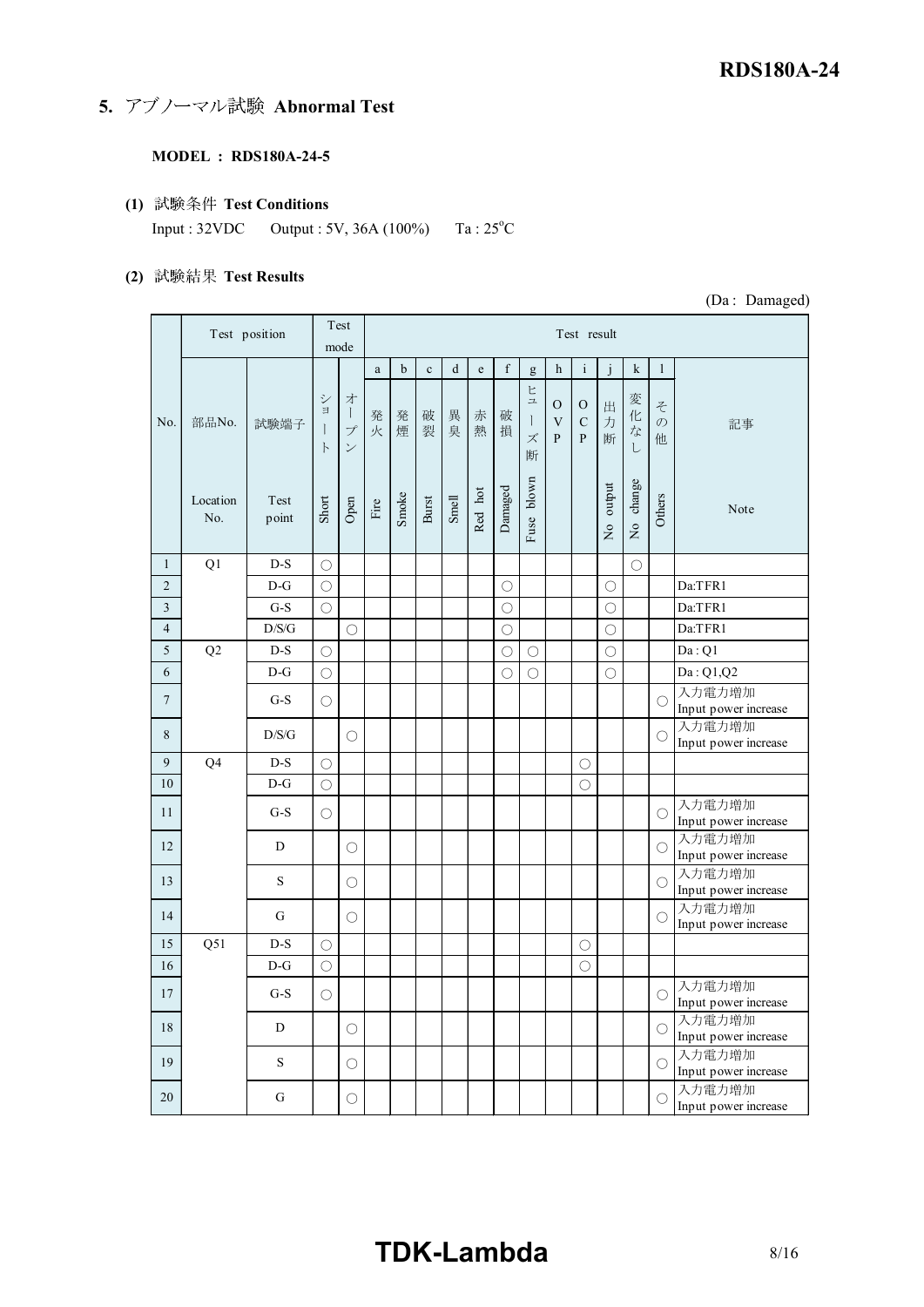# RDS180A-24

| (Da: Damaged) |  |
|---------------|--|
|---------------|--|

|                 |                     |                                  |            |                                         |                       |             |             |             |         |                  |              |                                                   |                                     |                       |           |                               | <b>RDS180A-24</b>                   |
|-----------------|---------------------|----------------------------------|------------|-----------------------------------------|-----------------------|-------------|-------------|-------------|---------|------------------|--------------|---------------------------------------------------|-------------------------------------|-----------------------|-----------|-------------------------------|-------------------------------------|
|                 |                     |                                  |            |                                         |                       |             |             |             |         |                  |              |                                                   |                                     |                       |           |                               |                                     |
|                 |                     |                                  |            | Test                                    |                       |             |             |             |         |                  |              |                                                   |                                     |                       |           |                               | (Da: Damaged)                       |
|                 |                     | Test position                    |            | mode                                    |                       |             |             |             |         |                  |              |                                                   | Test result                         |                       |           |                               |                                     |
|                 |                     |                                  |            |                                         | $\rm{a}$              | $\mathbf b$ | $\mathbf c$ | $\mathbf d$ | $\rm e$ | $\boldsymbol{f}$ | $\mathbf{g}$ | $\,$ h                                            | $\mathbf{i}$                        | i                     | $\bf k$   | $\mathbf{1}$                  |                                     |
| No.             | 部品No.               | 試験端子                             | ショ<br>ŀ    | オ<br>1<br>$\mathcal{I}$<br>$\checkmark$ | 発火                    | 発煙          | 破裂          | 異臭          | 赤<br>熱  | 破<br>損           | ヒュ<br>ズ<br>断 | ${\rm O}$<br>$\ensuremath{\text{V}}$<br>${\bf P}$ | ${\rm O}$<br>${\bf C}$<br>${\bf P}$ | 出力断                   | 変化な<br>L  | $\zeta$<br>$\mathcal{O}$<br>他 | 記事                                  |
|                 | Location<br>No.     | Test<br>point                    | Short      | ${\rm Open}$                            | $\operatorname{Fire}$ | Smoke       | Burst       | Smell       | Red hot | Damaged          | Fuse blown   |                                                   |                                     | No output             | No change | Others                        | Note                                |
| $21\,$          | D51                 | $\mathrm{A}\text{-}\mathrm{K}$   | $\bigcirc$ |                                         |                       |             |             |             |         |                  |              |                                                   | $\bigcirc$                          |                       |           |                               |                                     |
| 22              |                     | $\mathbf{A}/\mathbf{K}$          |            | $\bigcirc$                              |                       |             |             |             |         |                  |              |                                                   |                                     |                       |           | O                             | 入力電力増加<br>Input power increase      |
| 23              | D52                 | $\mathrm{A}\text{-}\mathrm{K}$   | $\bigcirc$ |                                         |                       |             |             |             |         |                  |              |                                                   | $\bigcirc$                          |                       |           |                               |                                     |
| 24              |                     | $\mathbf{A}/\mathbf{K}$          |            | $\bigcirc$                              |                       |             |             |             |         |                  |              |                                                   |                                     |                       |           | $\bigcirc$                    | 入力電力増加<br>Input power increase      |
| $25\,$          | $\mathbf{C}7$       |                                  | $\bigcirc$ |                                         |                       |             |             |             |         | $\bigcirc$       | $\bigcirc$   |                                                   |                                     | $\circ$               |           |                               | Da:Q1                               |
| 26              |                     |                                  |            | $\bigcirc$                              |                       |             |             |             |         |                  |              |                                                   |                                     |                       |           | O                             | C8,C9部品温度上昇                         |
| $27\,$          | C51                 |                                  | $\bigcirc$ |                                         |                       |             |             |             |         |                  |              |                                                   | $\bigcirc$                          |                       |           |                               | C8,C9 temperature rise              |
| $28\,$          |                     |                                  |            | $\bigcirc$                              |                       |             |             |             |         |                  |              |                                                   |                                     |                       |           | $\circlearrowright$           | 出力リプル増加                             |
| $29\,$          | T1                  | $\overline{1,2,3-5,6,7}$ $\circ$ |            |                                         |                       |             |             |             |         |                  |              |                                                   | $\bigcirc$                          |                       |           |                               | Output ripple increase              |
| $30\,$          |                     | $9,10,11-$                       | $\bigcirc$ |                                         |                       |             |             |             |         |                  |              |                                                   | $\circlearrowright$                 |                       |           |                               |                                     |
|                 |                     | 12, 13, 14                       |            |                                         |                       |             |             |             |         |                  |              |                                                   |                                     |                       |           |                               | Da:Q1,Q2,Q3,A101,                   |
| 31              |                     | $14 - 15$                        | $\bigcirc$ |                                         |                       |             |             |             |         | $\bigcirc$       | $\bigcirc$   |                                                   |                                     | $\bigcirc$            |           |                               | A102,R172                           |
| 32<br>33        |                     | $15 - 16$                        | $\bigcirc$ |                                         |                       |             |             |             |         |                  |              |                                                   | $\bigcirc$                          |                       |           |                               |                                     |
| 34              |                     | 1,2,3<br>5,6,7                   |            | $\bigcirc$<br>$\bigcirc$                |                       |             |             |             |         |                  |              |                                                   |                                     | $\bigcirc$<br>$\circ$ |           |                               |                                     |
| $\overline{35}$ |                     | 8,9,10                           |            | $\circ$                                 |                       |             |             |             |         |                  |              |                                                   |                                     | $\bigcirc$            |           |                               |                                     |
| $\overline{36}$ |                     | 12,13,14                         |            | $\bigcirc$                              |                       |             |             |             |         |                  |              |                                                   |                                     | $\overline{\bigcirc}$ |           |                               |                                     |
| 37              |                     | 15                               |            | $\bigcirc$                              |                       |             |             |             |         |                  |              |                                                   |                                     |                       |           | O                             | A101部品温度上昇<br>A101 temperature rise |
| 38              |                     | 16                               |            | $\bigcirc$                              |                       |             |             |             |         |                  |              |                                                   |                                     |                       |           | O                             | A101部品温度上昇<br>A101 temperature rise |
| 39              | $\operatorname{T2}$ | $1 - 2$                          | $\bigcirc$ |                                         |                       |             |             |             |         |                  |              |                                                   |                                     | $\bigcirc$            |           |                               |                                     |
| $40\,$          |                     | $3-4$                            | $\bigcirc$ |                                         |                       |             |             |             |         |                  |              |                                                   |                                     | $\circ$               |           |                               |                                     |
| 41              |                     | $1/2\,$                          |            | $\bigcirc$                              |                       |             |             |             |         |                  |              |                                                   |                                     | $\bigcirc$            |           |                               |                                     |
| 42              |                     | $3/4$                            |            | $\bigcirc$                              |                       |             |             |             |         |                  |              |                                                   |                                     | $\circ$               |           |                               |                                     |
| 43<br>44        | L51                 |                                  | $\bigcirc$ | $\bigcirc$                              |                       |             |             |             |         |                  |              |                                                   | $\bigcirc$                          | $\bigcirc$            |           |                               |                                     |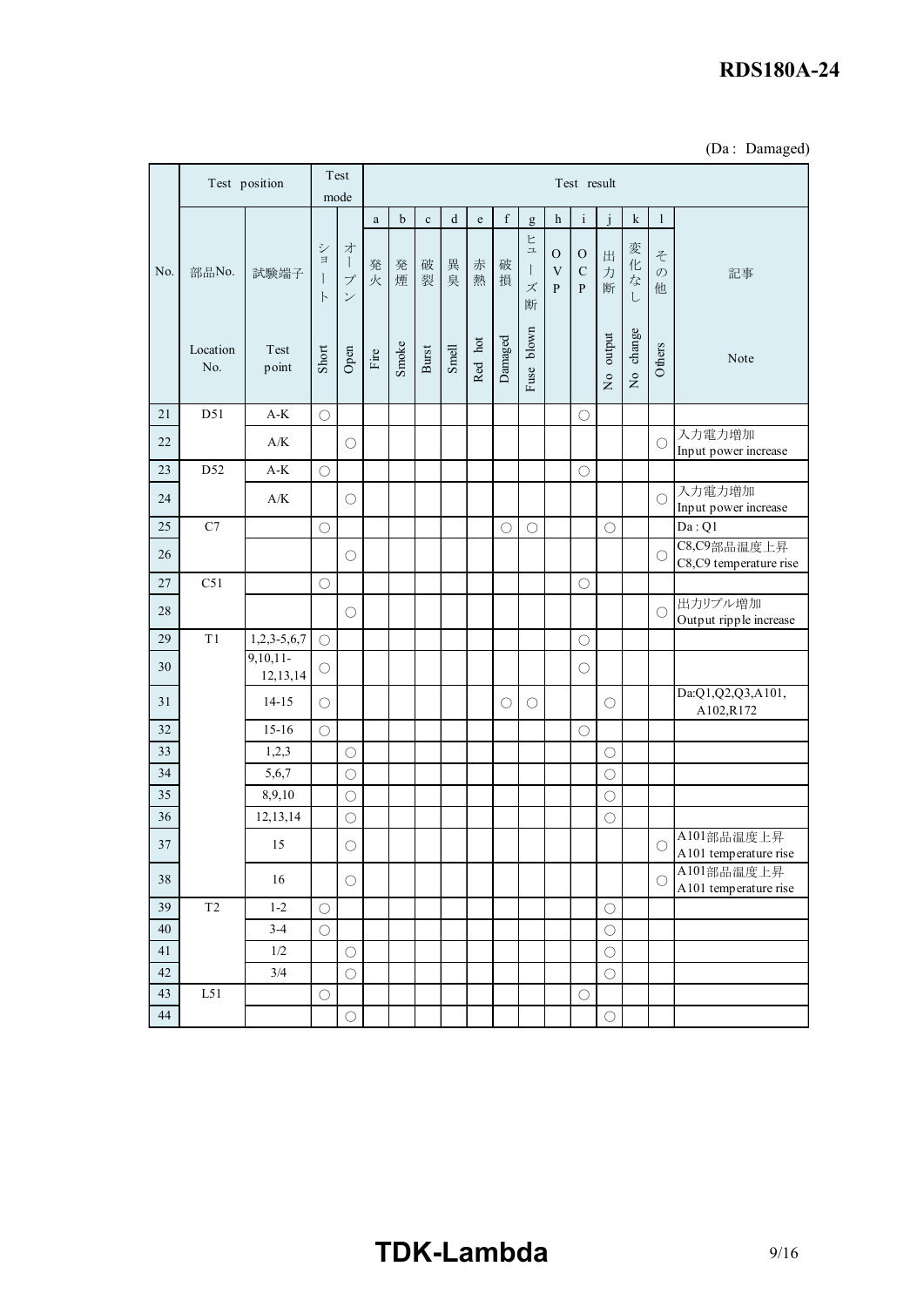# 6. 振動試験 Vibration Test

#### MODEL : RDS180A-24-5

(1) 振動試験種類 Vibration Test Class

A. 掃引振動数耐久試験 Frequency variable endurance test B. 鉄道信号保安部品振動試験 Parts for railway signal - Vibration test (JIS E 3014-2-B) C. 鉄道車両用品振動試験 Rolling stock equipment - Vibration test (IEC 61373 - Category 1 - Grade B)

- (2) 使用振動試験装置 Equipment Used
	- IMV CORP. EM2201

#### (3) 試験条件 Test Conditions

A. 掃引振動数耐久試験 Frequency variable endurance test

| • 周波数範囲         | $: 10 - 55$ Hz                 | • 振動方向      | : X, Y, Z   |
|-----------------|--------------------------------|-------------|-------------|
| Sweep frequency |                                | Direction   |             |
| • 掃引時間          | :1分間                           | • 試験時間      | : 各方向共 1時間  |
| Sweep time      | 1 minute                       | Sweep count | 1 hour each |
| • 加速度           | : 一定 19.6m/s <sup>2</sup> (2G) |             |             |
| Acceleration    | Constant                       |             |             |

B. 鉄道信号保安部品振動試験 Parts for railway signal - Vibration test (JIS E 3014-2-B)

B-1. 振動機能試験 Functional vibration test

| • 周波数範囲<br>$: 10 - 500$ Hz | • 振動方向<br>: X, Y, Z | : 9.81m/s <sup>2</sup><br>• 加速度 |
|----------------------------|---------------------|---------------------------------|
| Sweep frequency            | Direction           | Acceleration                    |
| • 掃引速度<br>$:$ 1 oct/min    | • 入力雷圧<br>: 24VDC   | : 定格<br>• 出力雷圧                  |
| Sweep speed                | Input voltage       | Output voltage<br>Rated         |
| • 出力電流<br>$: 100\%$        |                     |                                 |
| Output current             |                     |                                 |

|  | B-2. 振動耐久試験 Frequency variable endurance test |
|--|-----------------------------------------------|
|--|-----------------------------------------------|

| $B-2-1$         |                                     |                  |             |              |                       |
|-----------------|-------------------------------------|------------------|-------------|--------------|-----------------------|
| • 周波数           | : 共振周波数                             | • 振動方向           | $\cdot$ : Z | • 加速度        | : $9.81 \text{m/s}^2$ |
| Sweep frequency |                                     | Direction        |             | Acceleration |                       |
| • 試験時間          | : 各方向共 38分間                         |                  |             |              |                       |
| Sweep count     | 38 minute each                      |                  |             |              |                       |
| $B-2-2$         |                                     |                  |             |              |                       |
| • 周波数           | $\pm 40$ Hz                         | • 振動方向 : X, Y, Z |             | • 加速度        | : $13.7 \text{m/s}^2$ |
| Sweep frequency |                                     | Direction        |             | Acceleration |                       |
| • 試験時間          | : X、Y方向150分間、Z方向110分間               |                  |             |              |                       |
| Sweep count     | $X, Y$ 150 minutes, $Z$ 110 minutes |                  |             |              |                       |

# TDK-Lambda 10/16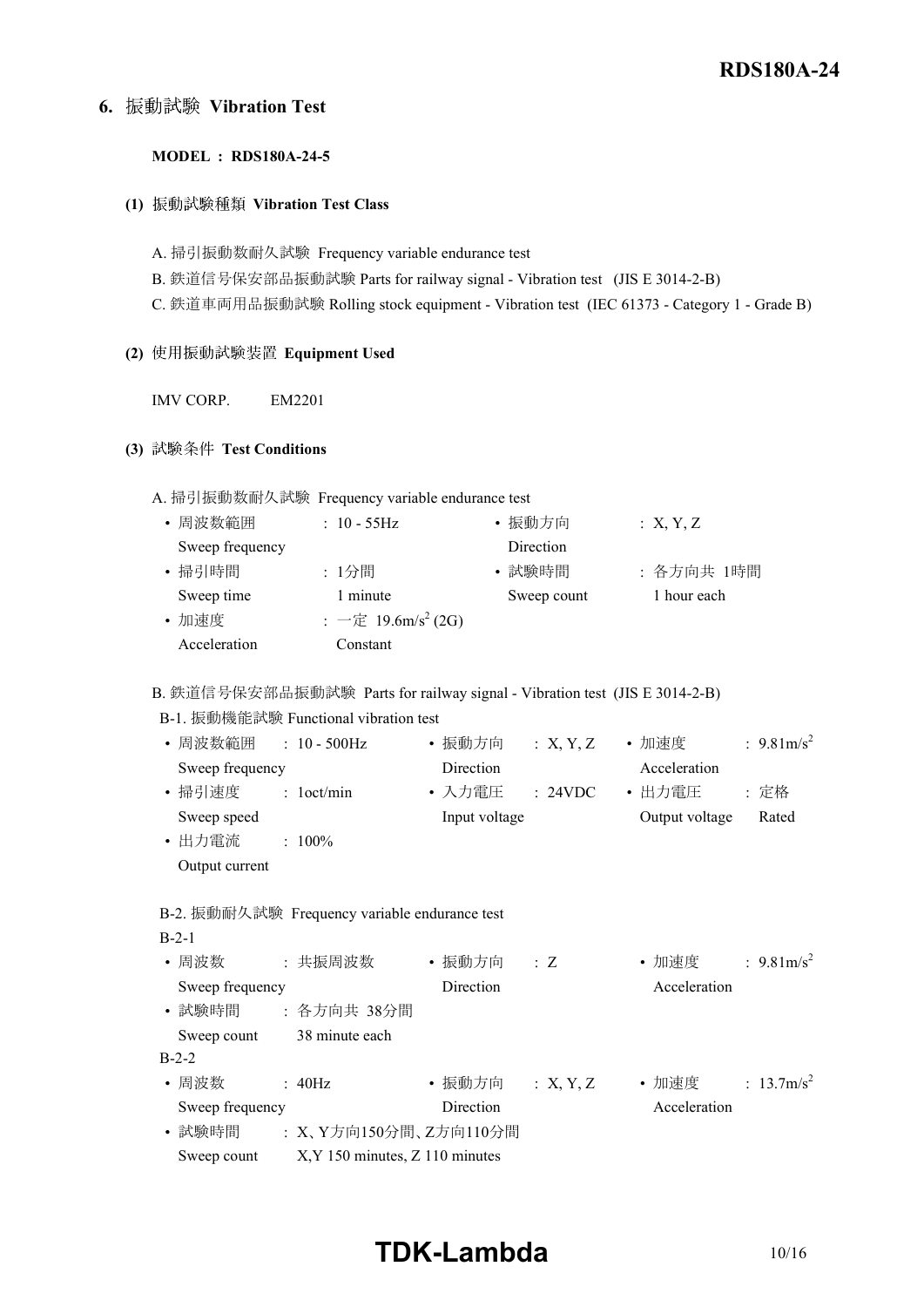C. 鉄道車両用品振動試験 Rolling stock equipment - Vibration test (IEC 61373 - Category 1 - Grade B) C-1. ランダム振動機能試験 Functional random test

| • 周波数範囲            | $: 5 - 150$ Hz        | • 振動方向         | :X, Y, Z        |
|--------------------|-----------------------|----------------|-----------------|
| Sweep frequency    |                       | Direction      |                 |
| • 振動波形             | : ランダム振動              | • 試験時間         | : 各方向共 10分間     |
| Vibration waveform | Random vibration      | Sweep count    | 10 minutes each |
| • 加速度              | : $1.01 \text{m/s}^2$ | • 入力電圧         | : 24VDC         |
| Acceleration       |                       | Input voltage  |                 |
| • 出力電圧             | : 定格                  | • 入力電圧         | $: 100\%$       |
| Output voltage     | Rated                 | Output current |                 |

C-2. ランダム振動耐久試験 Simulated long life random test

| • 周波数範囲            | $: 5 - 150$ Hz        | • 振動方向           | : X, Y, Z   |
|--------------------|-----------------------|------------------|-------------|
| Sweep frequency    |                       | <b>Direction</b> |             |
| • 振動波形             | : ランダム振動              | • 試験時間           | : 各方向共 5時間  |
| Vibration waveform | Random vibration      | Sweep count      | 5 hour each |
| • 加速度              | : $5.72 \text{m/s}^2$ |                  |             |
| Acceleration       |                       |                  |             |

(4) 試験方法 Test Method



## (5) 判定条件 Acceptable Conditions

1.破損しない事

Not to be broken.

2.試験後の出力に異常がない事

No abnormal output after test.

### (6) 試験結果 Test Results

A. 掃引振動数耐久試験 Frequency variable endurance test

合格 OK

B. 鉄道信号保安部品振動試験 Parts for railway signal - Vibration test (JIS E 3014-2-B)

合格 OK

C. 鉄道車両用品振動試験 Rolling stock equipment - Vibration test (IEC 61373 - Category 1 - Grade B)

合格 OK

# TDK-Lambda 11/16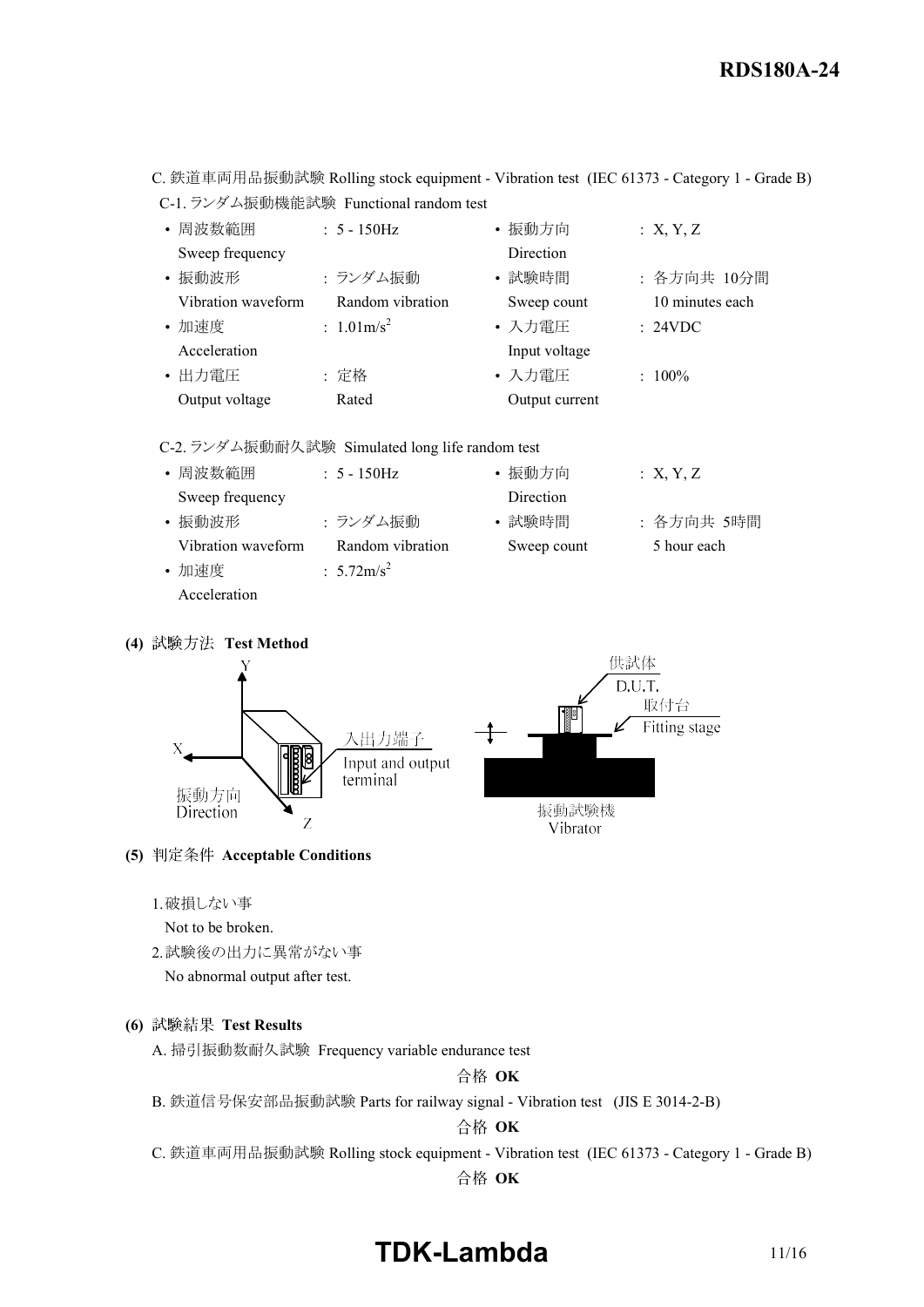# 7. 衝擊試験 Shock Test

#### MODEL : RDS180A-24-5

#### (1) 衝撃試験種類 Shock Test Class

A. 衝撃試験 Shock test

B. 鉄道信号保安部品 衝撃試験 Parts for railway signal - Shock test (JIS E 3015-2)

C. 鉄道車両用品 衝撃試験 Rolling stock equipment - Shock test (IEC 61373 - Category 1 - Grade B)

## (2) 使用振動試験装置 Equipment Used

IMV CORP. EM2201

#### (3) 試験条件 Test Conditions

A. 衝撃試験 Shock test

| • 加速度        | : $196.1 \text{m/s}^2$ (20G) | • 振動方向           | $\therefore$ X, Y, Z            |
|--------------|------------------------------|------------------|---------------------------------|
| Acceleration |                              | <b>Direction</b> |                                 |
| • 試験時間       | : $11\pm 5$ ms               | • 回数             | : +,-方向各3回                      |
| Test time    |                              | Number of times  | 3 time each for $+$ , direction |

#### B. 鉄道信号保安部品 衝撃試験 Parts for railway signal - Shock test (JIS E 3015-2)

| • 加速度        | : $294.3 \text{m/s}^2 (30 \text{G})$ | • 振動方向          | : X, Y, Z                                                                              |
|--------------|--------------------------------------|-----------------|----------------------------------------------------------------------------------------|
| Acceleration |                                      | Direction       |                                                                                        |
| • 試験時間       | : $6\pm3ms$                          | • 回数            | : +,-方向各1回                                                                             |
| Test time    |                                      | Number of times | 1 time each for $+$ , direction                                                        |
|              |                                      |                 |                                                                                        |
|              |                                      |                 | C. 鉄道車両用品 衝撃試験 Rolling stock equipment - Shock test (IEC 61373 - Category 1 - Grade B) |
| - 一九九十一年     | $50m/a^2$ (5.1C)                     | ,也新七点           | $\cdot$ v $\cdot$ $\cdot$                                                              |

| ● 加球投        | $:$ JUM/S (J.IG) | 1展(到) 刀 1円      | $\therefore$ $\Lambda$ , $\Lambda$ , $\Lambda$ |
|--------------|------------------|-----------------|------------------------------------------------|
| Acceleration |                  | Direction       |                                                |
| • 試験時間       | : $30\pm3ms$     | • 回数            | : +.-方向各3回                                     |
| Test time    |                  | Number of times | 3 time each for $+$ , direction                |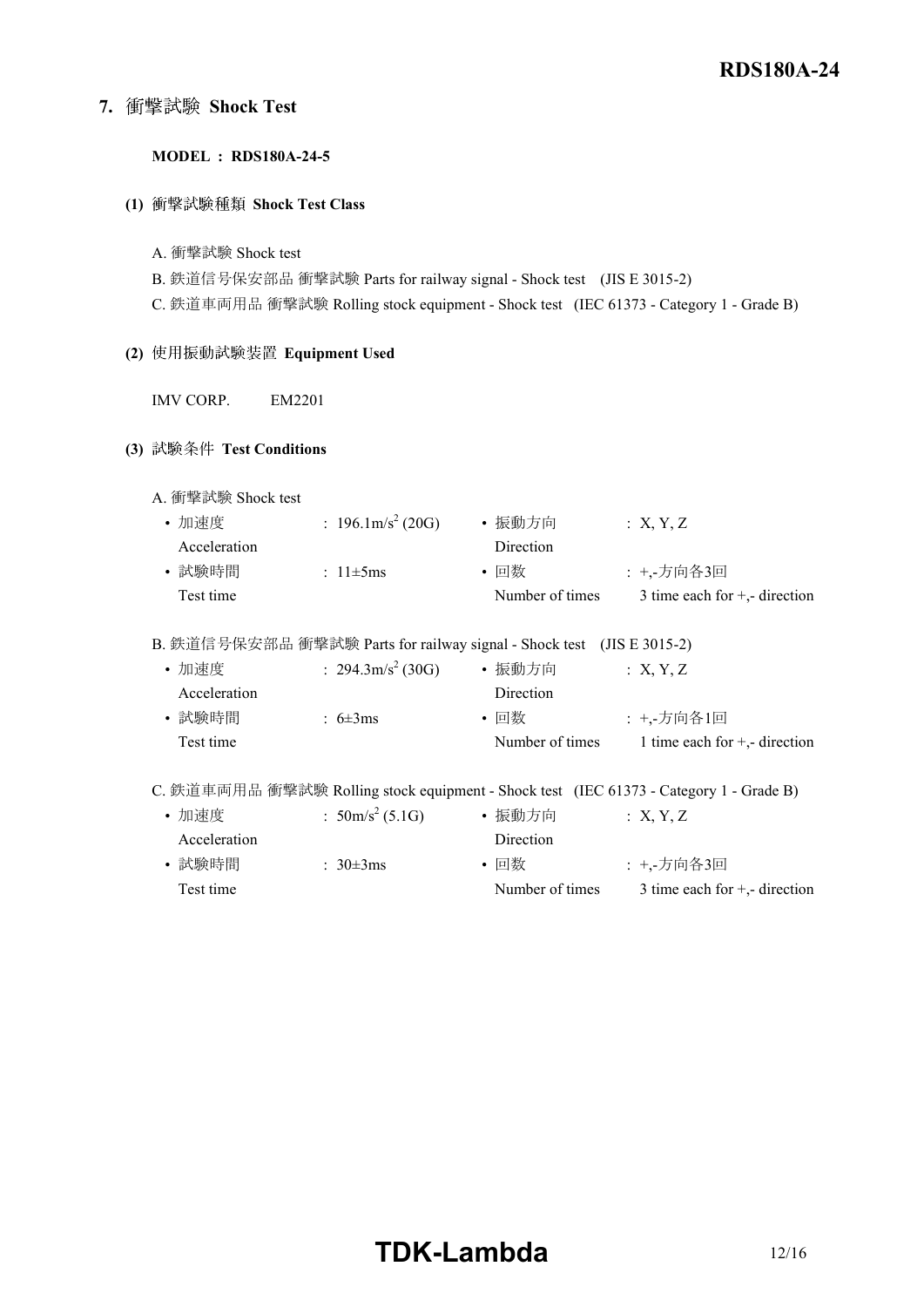

- (5) 判定条件 Acceptable Conditions
	- 1.破損しない事

Not to be broken.

2.試験後の出力に異常がない事 No abnormal output after test.

(6) 試験結果 Test Results

A. 衝撃試験 Shock test

合格 OK

B. 鉄道信号保安部品 衝撃試験 Parts for railway signal - Shock test (JIS E 3015-2)

合格 OK

C. 鉄道車両用品 衝撃試験 Rolling stock equipment - Shock test (IEC 61373 - Category 1 - Grade B)

合格 OK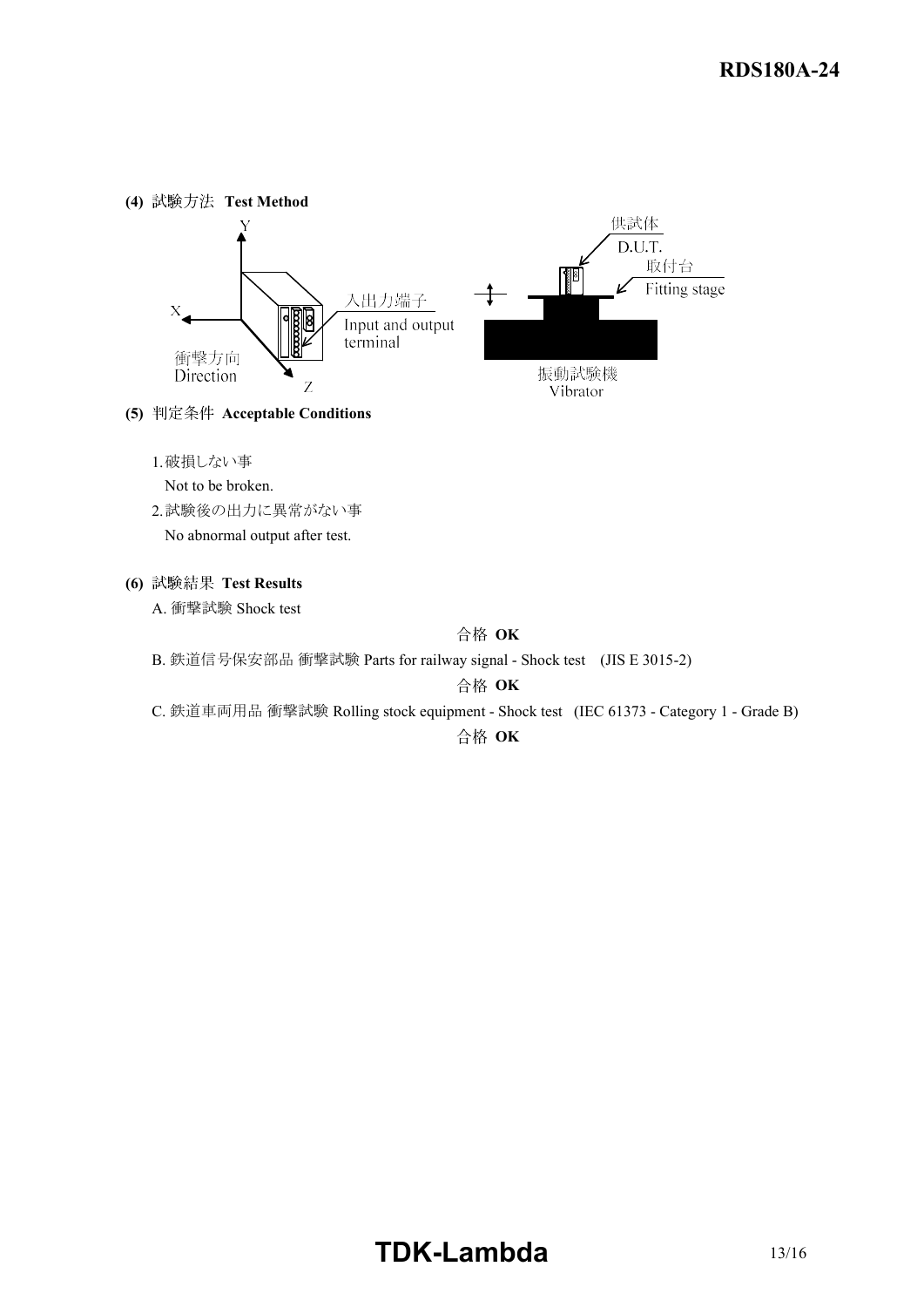# 8. ノイズシミュレート試験 Noise Simulate Test

## MODEL : RDS180A-24-5

- (1) 試験回路及び測定器 Test Circuit and Equipment
	- A. 入力ポート: コモンモード (+Vi, -Vi,  $\pm$ ) 及びノーマルモード (+Vi, -Vi) に印加 Input port : Apply to Common mode  $(+Vi, -Vi, \frac{1}{\sqrt{2}})$  and Normal mode  $(+Vi, -Vi)$ .



B. 信号ポート : +S、-S、+RC、-RCに同時に印加 Signal Port : Apply to +S,-S,+RC and -RC at the same time.



• ノイズシミュレーター : INS-AX2-450T (ノイズ研究所) Noise Simulator (Noise Laboratory) • ブリッジダイオード (D) : KBJ1008G (Lite-On Semiconductor) Bridge Rectifier • 電解コンデンサ (C) : 41500μF

Electrolytic Cap.

# TDK-Lambda 14/16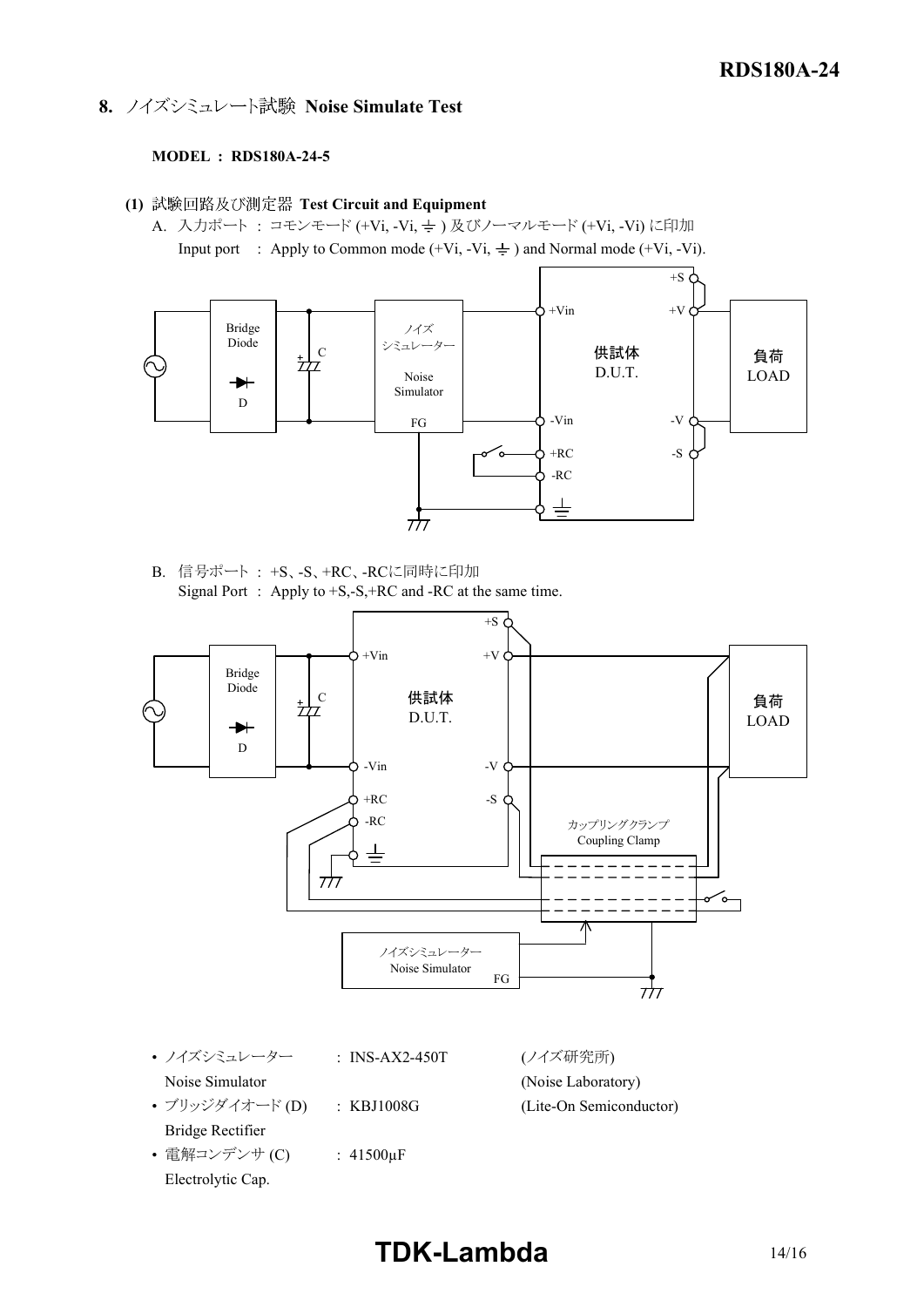## (2) 試験条件 Test Conditions

| • 入力電圧         | : 24VDC             | • 出力電圧              | : 定格                       |
|----------------|---------------------|---------------------|----------------------------|
| Input voltage  |                     | Output voltage      | Nominal                    |
| • 出力電流         | $: 0\%$ . Full load | • 周囲温度              | $: 25^{\circ}C$            |
| Output current |                     | Ambient temperature |                            |
| • ノイズ電圧        | : 入力ポート 0 - 2kV     | • 印加モード             | : 入力ポート コモン、ノーマル           |
| Noise level    | Input port          | Mode                | Input port Common, Nominal |
|                | 信号ポート 0 - 750V      |                     | 信号ポート コモン                  |
|                | Signal port         |                     | Signal port Common         |
| ・位相            | $: 0 - 360$ deg     | • 極性                | $+$ , $-$                  |
| Phase          |                     | Polarity            |                            |
| • パルス幅         | $: 50 - 1000$ ns    | • トリガ選択             | : Line                     |
| Pulse width    |                     | Trigger select      |                            |

## (3) 判定条件 Acceptable Conditions

1.試験中、5%を超える出力電圧の変動のない事

The regulation of output voltage must not exceed 5% of initial value during test.

2.試験後の出力電圧は初期値から変動していない事

The output voltage must be within the regulation of specification after the test.

3.発煙・発火のない事

Smoke and fire are not allowed.

(4) 試験結果 Test Results

合格 OK